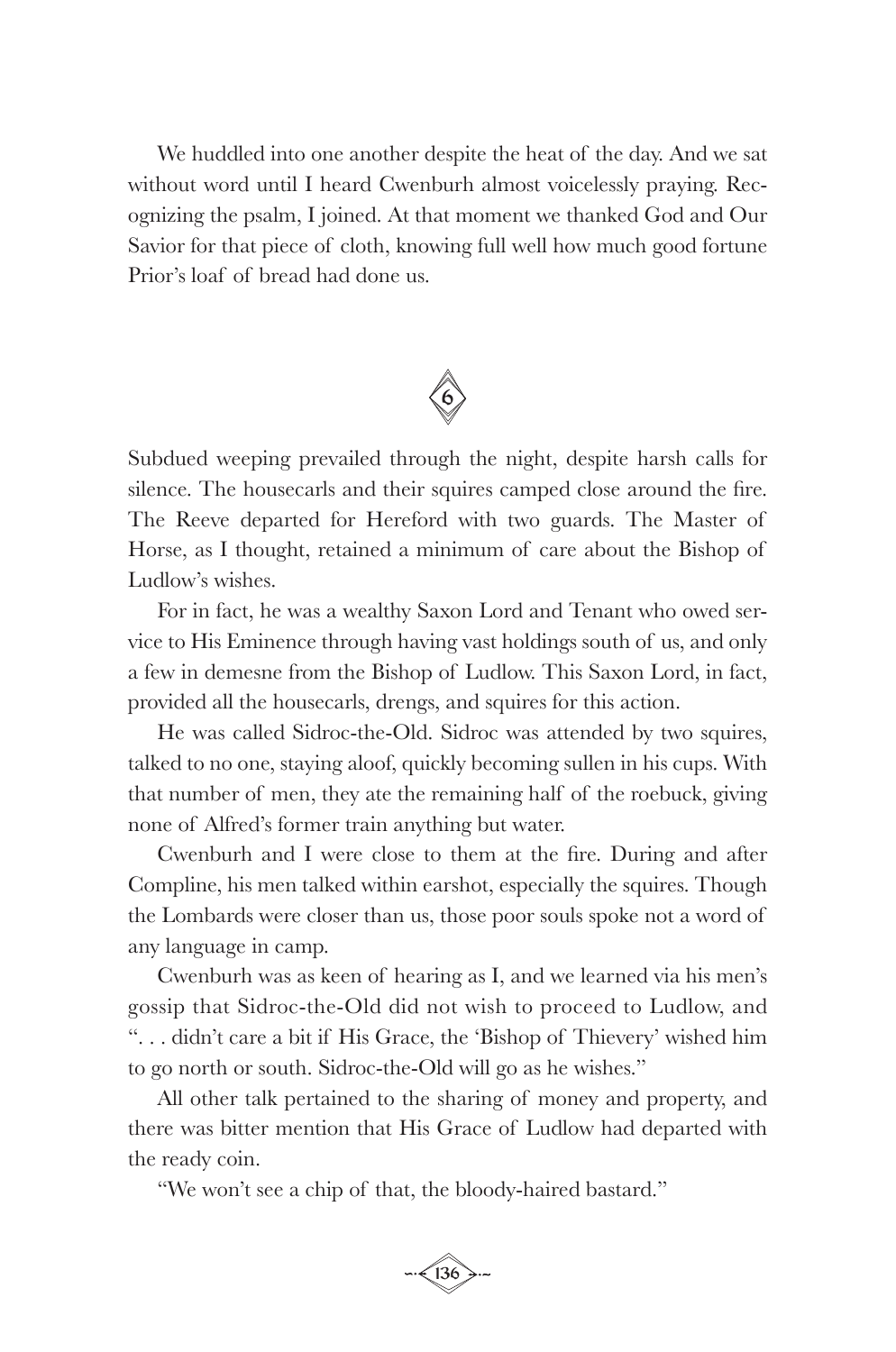There were furtive looks around the fire towards Sidroc, but he was slumped against a pile of hides—occasionally taking swings at the bugs that rose in hordes as the sun sank.

"More smoke! Drive these demons off me."

And squires fed more green wood into the fire—and volumes of white smoke poured through the camp, the wind being unsteady in any direction, making the entirety seem dreamlike, not part of us.

And we finally slept—not knowing what direction our train would go, no better or worse than the others in party. The answer lay in the begrudging mind of Sidroc-the-Old, and like all great men, he would reveal plans when he wished.

At first light, we were jolted awake with a bellow that if its volume were an indicator, might have been the death cry of a dragon: "Up! Up you worthless pissants! What is this shit? Up!"

Sidroc stood before the fire pissing into it and bellowing orders.

Lying at his feet, his face badly bloodied, was a squire. The wretched soul's clothing was torn, one shoe on, the other off. Sidroc hurled a gesture at him: "See this fuck! Sleeping on watch. Where in God's name do you think we are?! This pig could've gotten us all killed, but instead got his teeth kicked in." He allowed himself a great, menacing laugh, packed himself up in his breeches and pointed to his dreng: "He is your squire, Edfel. Slit his throat and be done with it. I could have been a Welsh vanguard. Goddamn if I will pay for this rank stupidity."

He was in the most fearsome mood I ever saw a man, and he with great power and wealth to do as he wished. We drew back, fearing another awful murder, yet the squire's dreng, instead of slaying him, motioned for his man to get up and be gone, and kicked him several times while he did so.

Sidroc's order, thank God and Our Savior, was made in anger and not in earnest. His squire dressed and armed him preparing Sidroc for the day while a second readied his horse. All during it he cursed everyone: First those before him—then his man who suggested cutting the dead Alfred down. This brought to his mind they would leave the rope, and he admonished anyone using costly length of braided rope to hang

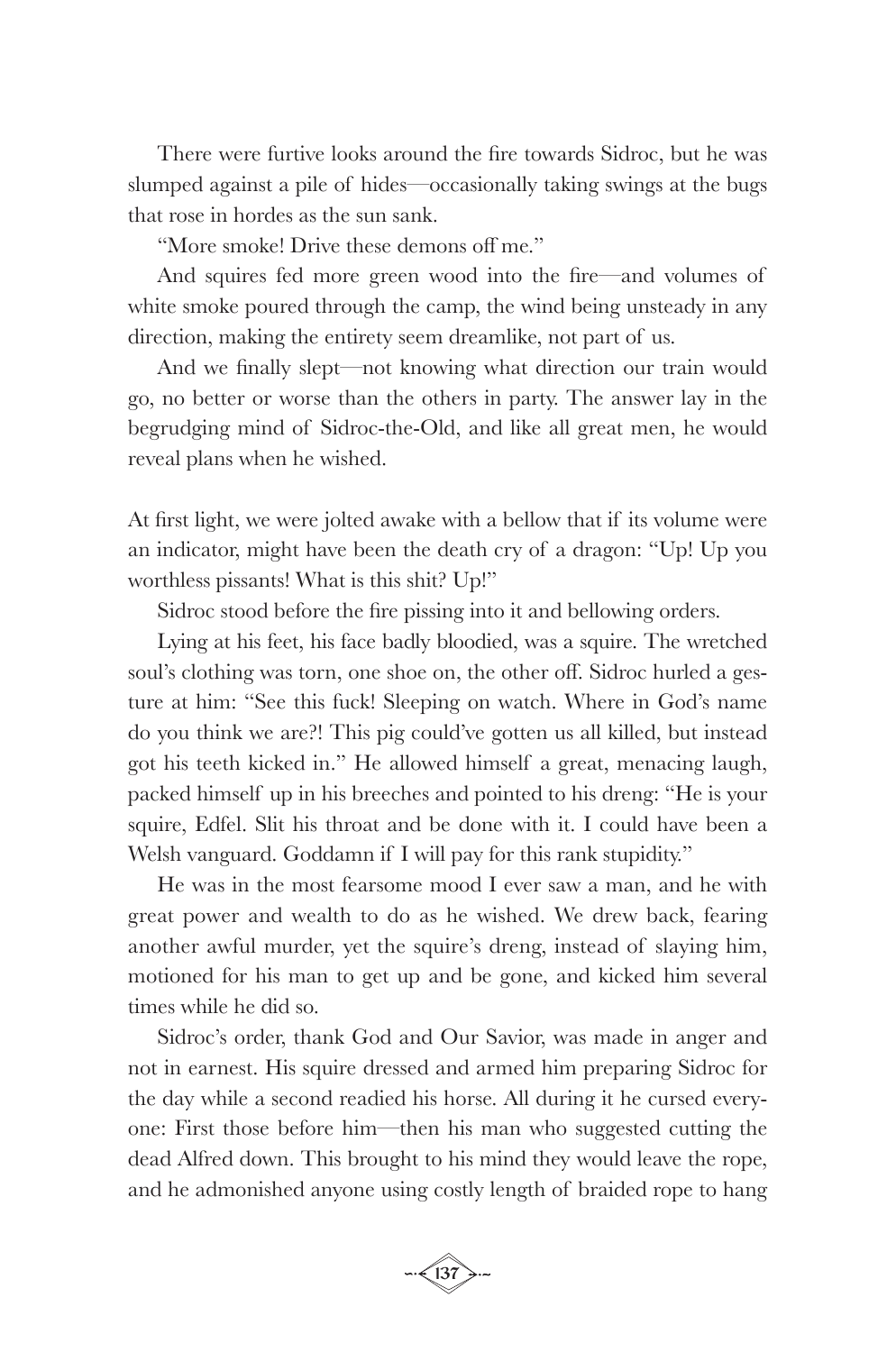such as Alfred.

Then, in overall resentment, he launched into diatribe about holy men, which I found a rare scandal for anyone to air, let alone a rich, powerful owner.

His men warmed ale for him, a preparation I had not heard of—and this seemed to settle Sidroc. Drinking, he looked up at the sky, as if summoning a direction from the heavens. Returning his attentions back to earth, Sidroc scowled at the carpenter who was shoved forward into his presence, and I was grabbed and pushed along, not far behind.

"You help me get this catch-all to Hereford and your arse can go free along with your family, if His Eminence's court so agrees with my wish. Him behind you, too, for your livery and tackle couldn't last a damned league with most breaking."

There was no agree or disagree. Though the carpenter tried to bend down in thanks, we were half pushed, half led off by squires without further hearing.

The carpenter looked at me when we were back at the animals, and gesturing to the tackle—and it was a mess—warned, "I see you have the beginnings of a family, and I already have one. In our Savior's name, I pray to live on as a born freedman to enjoy them."

We began work most earnestly.

I knew that Cwenburh would be all in readiness for escape, but we were not with fools. She was tethered to the wagon, though I was free to move around. Worse, armed men were everywhere, and all was in great preparation and a hurry. In truth Alfred's train was no insignificant undertaking, and the day was not yet hot—but would become so.

Himself sat on his horse, now partaking in bread and meat. He resumed his usual silence—his ranting finally over. Instead he watched all with the scrutiny of a peregrine.

Several of his men were key sergeants and they oversaw details of the train—no conversation seemed needed until it came to matters of the captives. At this time, Sidroc was close to me, watching the great oxen be readied for burden.

"If the captives ride in the wagons, Sidroc, we will make better time. We could make Ludlow in less than two days that way."

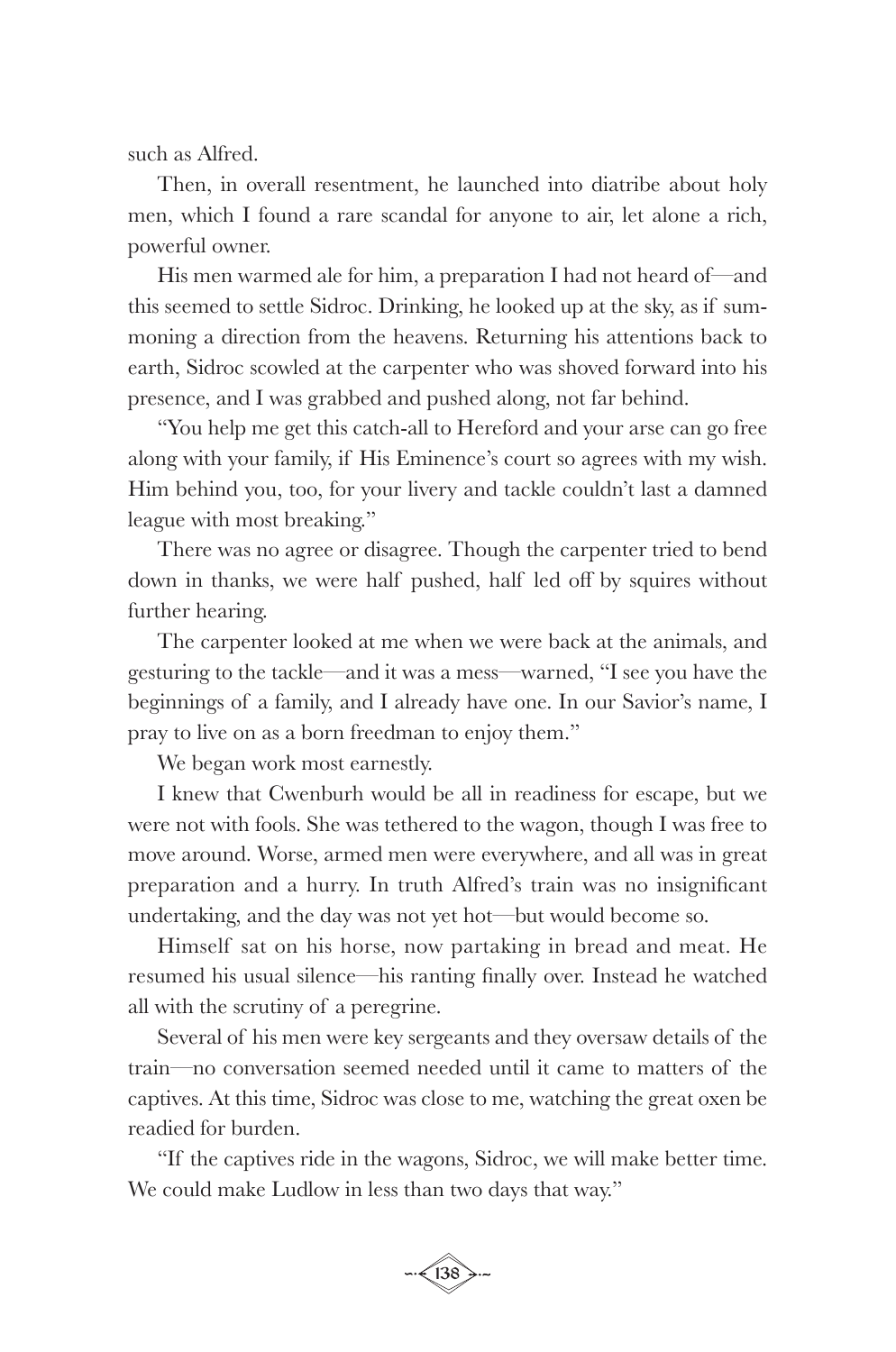"Fine, but we are not going to Ludlow. We are going to where His Eminence would want us—Hereford."

"That is at least a week."

"Jesus Christ our Savior! You don't think I know that. But I also know that if Alfred's two shitheads betrayed him for money, they would His Grace of Buggery too—and me—to the Welsh, the greedy pricks. We have a fortune here, sparsely guarded."

Our troubles were such it wasn't until that moment that the Marches of Wales became significant to me. I knew we were close, and all talk was rife with accounts of the Welshmen's cruel raids upon the Marches. The King fought with difficulty against Welsh hosts—even moreso than years before against the Danes.

This news moved about us causing much talk amongst his men. Sidroc took a breath and groaned a lament: "I have with me fools and gut buckets! Use your brain pans. If Welshmen lurk between here and Ludlow, and we go opposite to Hereford, that is keen advantage if there has been betrayal. If no, then it doesn't make any fucking difference does it? Save we get full share—cutting out that greedy brother of His Eminence's who has already taken Alfred's coin!"

This was Sidroc's longest speech of the morning—he shouted it, wheeling his horse in all directions. While speaking he gestured all around, towards the west, the east—then south.

"Does it? You stupid oafs. Now get to it, goddamn you. The heat of the day is coming and it grows late."

Loading enough water was hard—and the women made to do it, and so Cwenburh was cut free. The thirsty souls made advantage of this, drinking their fill—and asking for food. Realizing the need for haste and their help—the housecarls and all others said nothing in reprisal, though no food was given.

The carpenter and I faced many problems. We could have employed a half-dozen carpenter sons in addition to his two. These extraordinarily ponderous carts being loaded with baggage and people created impossible problems.

I felt Sidroc must know. I urged the carpenter to so inform: "This tackle won't stand the heft of loads."

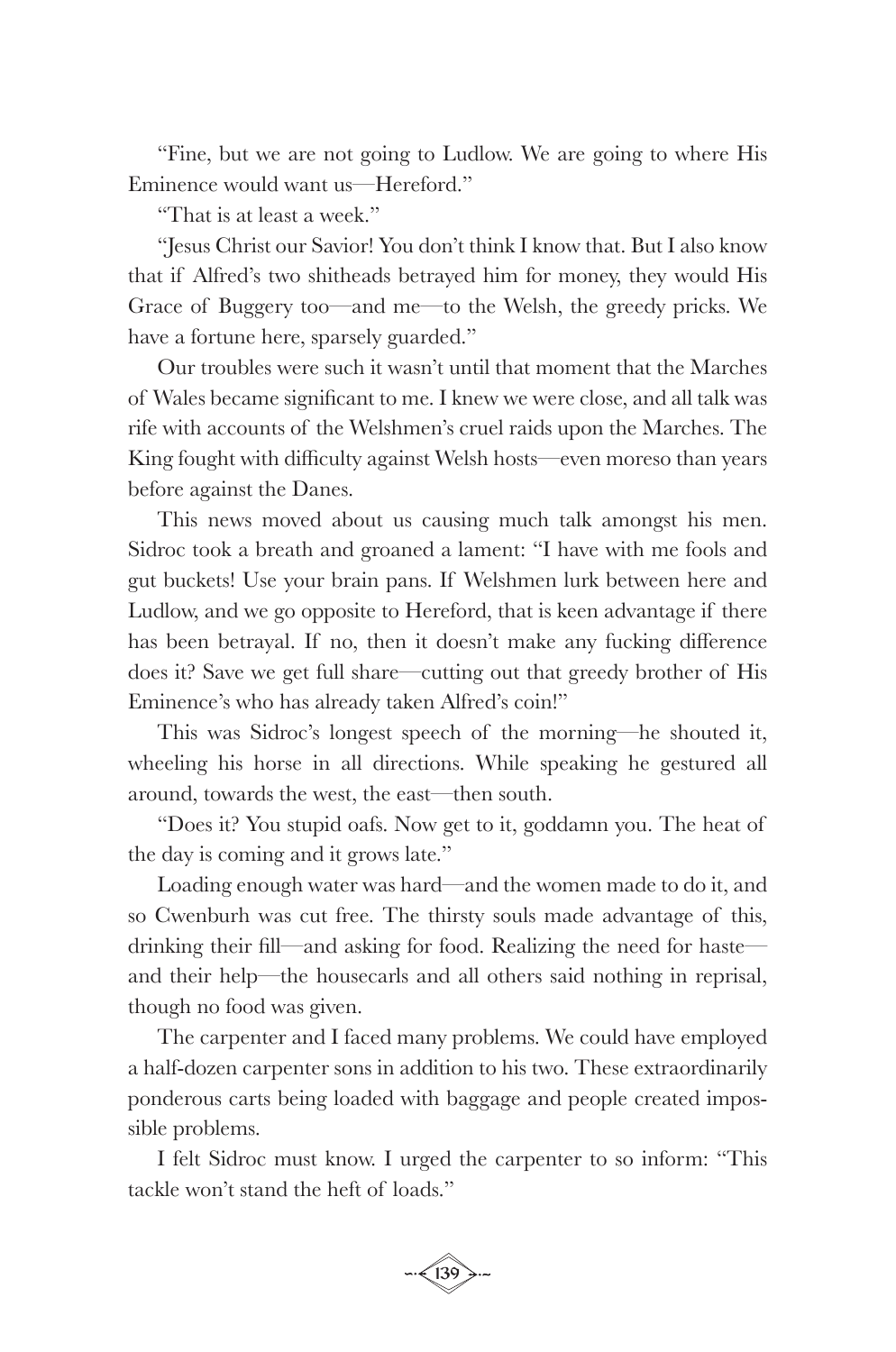"The carts will not either—over these so-called roads?!"

"Then he must be told."

"Will you, then?"

And me being the junior member, I could not, and we worked on. If the tackle snapped—and it would—I would repair it on the spot; same with the carts.

I had learned at a young age how great men swept aside a powerless man or woman's life and freedom. The horrible day of Alfred's reckoning via Sidroc-the-Old and His Grace, Bishop of Ludlow, provided fresh and grim reaffirmation. Life was opening an all-consuming maw before Cwenburh and me.



The women and children riding in the carts lasted briefly—themselves begging to walk, the path so cursedly rough. They were allowed such but the adults were tied neck-to-neck like animals. The children were left to wander between them, their mothers crying out to keep free of the unmerciful turn of those great cart wheels.

Housecarls followed behind and in front, and for the first time I noted one had a longbow and arrows. Even a child knew it was impossible to out run an arrow. Escape was not an option.

My opinion of the carpenter rose when two of the housecarls began to whip the oxen, who struggled up hills over difficult ground. He at once stood between them and the poor animals—fine-fleshed oxen.

"Stop that. These are beasts not used to such treatment, and if you keep that up, we will get never get to Hereford?! Leave us to the coaxing."

And when they whipped him instead of the oxen, the Norwich man grabbed the whip, despite the pain, and would have pulled the dreng off horse, if not a cooler head—one of Sidroc's sergeants—had not interceded.

"Leave off! Do as the carpenter asks."

And he went on—the carpenter bleeding from his wound, one eye

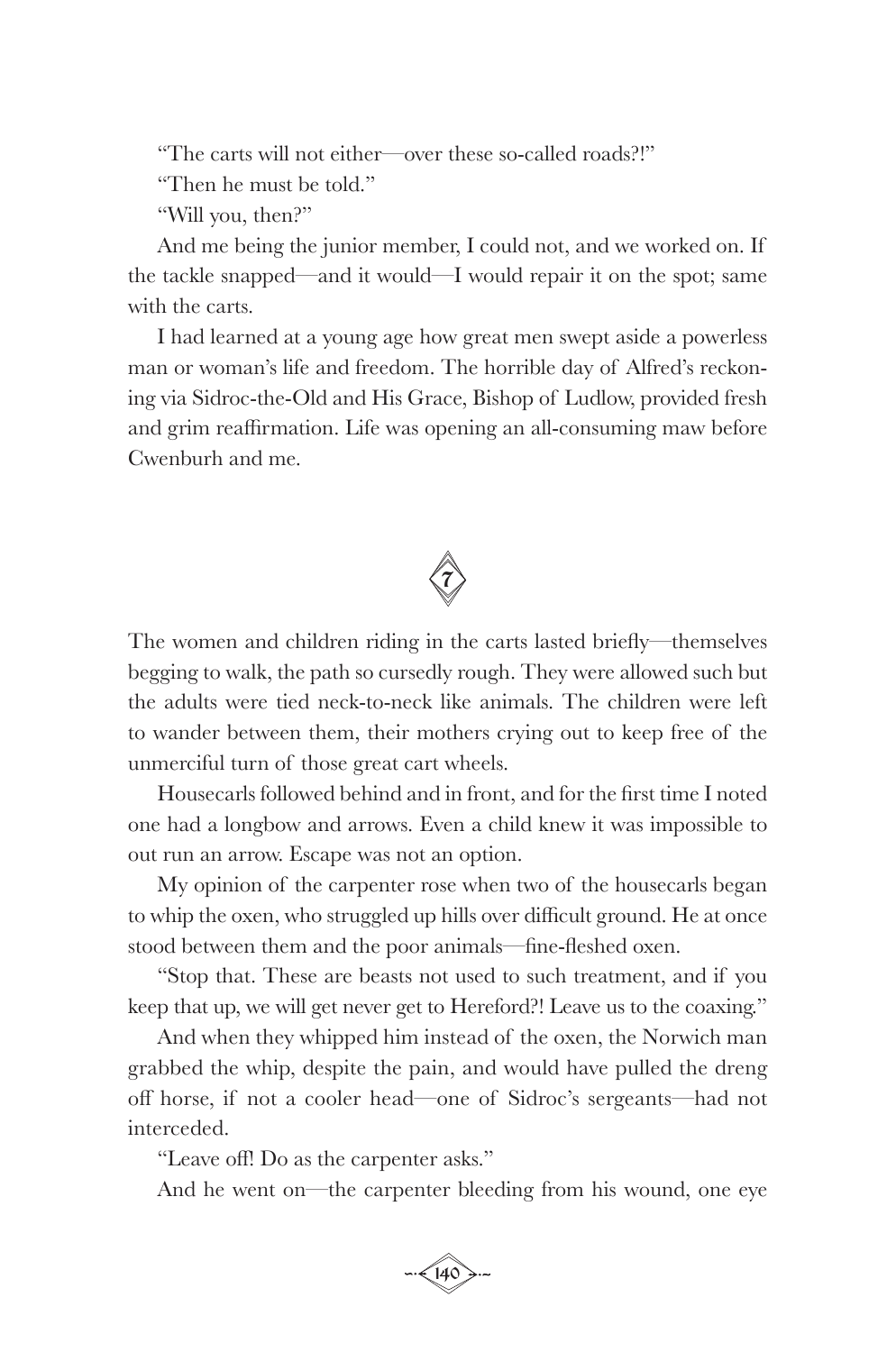half closed. We said nothing to one another—but drove the oxen sternly though thoughtfully.

The yokes strained and worked around the great animals' necks, and his boys trotted along beside, greasing the joints of the carts and yokes. I followed the lead yoke with switch, urging them on with taps on their vast butts. And as it approached Sext, we made temporary camp to rest through the sun's highest passage.

Seeing we all were due a long trip, the women were allowed to bring out bread for everyone—who had not eaten in a long time. The children nearly choked when wolfing down food.

Spare moments for us tradesmen were spent repairing—for even without people, the carts were hard pressed and needed attention, the tackle and livery as well. To be stopped was to allow at least some serious work on them.

For us, there was no rest.

On the second day of travel—in the settling coolness between Vespers and Compline—a mounted messenger from His Eminence of Hereford overtook us, or actually, encountered us unexpected.

He carried a letter from His Eminence to Sidroc. The messenger jumped from his horse—the poor beast foaming from hard riding—and both man and beast buried their heads in buckets of water. The heat of such a day might kill a horse by its being ridden so—only drastic business would cause it to be thus driven.

Finally, the messenger's thirst slaked—it was I who attended his poor animal—he stood before Sidroc, who held the letter.

"Is this it? What is in it? His Eminence knows I don't read—none of us here do. He thinks my son is with me, but God help me, he is not. Now tell me the drift of what's in this."

"I don't know, Sire, save His Eminence's Secretary thought you would be on route to Ludlow, I did not expect you here, though I thank the Almighty you were."

Sidroc appealed silently to the heavens—then raised his hand with the letter in that direction, bellowing, "Does any man present read even if by hit and miss?"

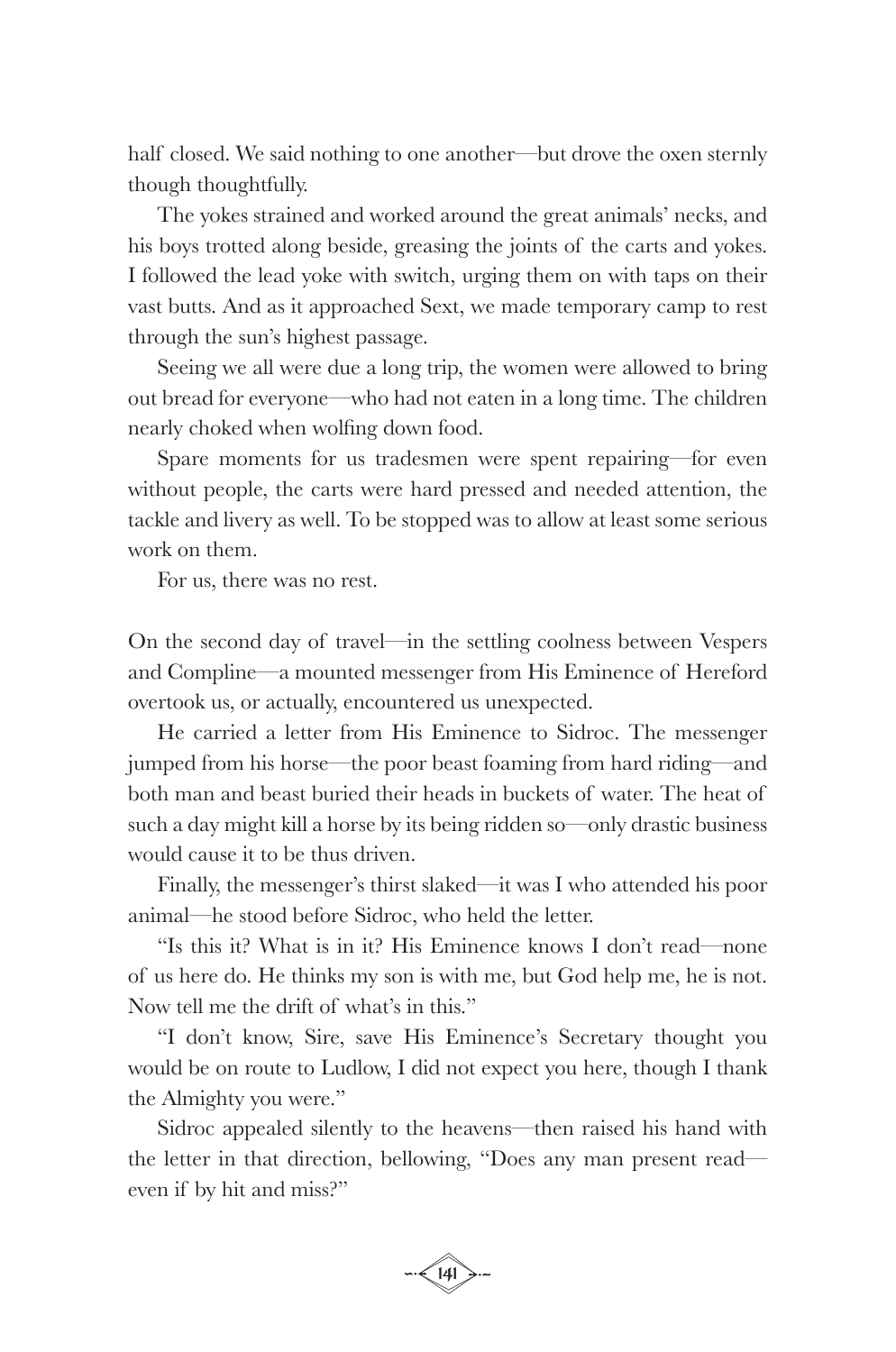None did. Cwenburh moved around into my line-of-sight and, putting a bucket down before a group of children, shook her head discreetly. I became confused. We encountered so many reversals since escaping that I feared encountering my own ghost under each rock.

I thought she would be for a gamble here. The poor girl had seen such mayhem at the hands of Sidroc and his housecarls that the fear had also struck her.

Sidroc, being ill-tempered and under such threat as he was, switched his wrath to the messenger.

"You useless shit! If His Eminence did not trust you, then why don't I just slit your throat right here and now and keep your horse. We have need of a good horse. By our Savior's grace, you *can* trust a good horse."

This resulted in laughter the group 'round—even a few of Alfred's party followed. This time, all knew it was frustration that did the venting, one of Sidroc's harmless privileges.

I made my decision. Yes, I regretted coming into Alfred's camp for comfort of food and shelter, and barely survived it. However, the advantage of reading might well negate a disregard of keeping one's place and flaunting prideful behavior.

People of power and position fear poor folk who transgress the order of God. It portents unseemly ambitions and possibly the workings of demons. But, it was a combination of despair and craft that overcame fear.

In as low a voice as possible, though I knew all would learn, I said, "I do, Sire. I read."

Cwenburh put down the bucket, causing a bit of a splash, and dug her hand in her back, her eyes opening.

Sidroc made to shout, then stopped—looked around, and nodded. There was a thoughtful way about him that rendered his carrying-on deceptive. He sensed that the confidentiality of the letter's contents was more important for that moment than why a liveryman might read.

He led his horse off well out of earshot, handed me down the letter, and ordered me to read.

The message's essence was that he was betrayed: Dozens of wellequipped men under sway of an infamous Welsh Lord were on their

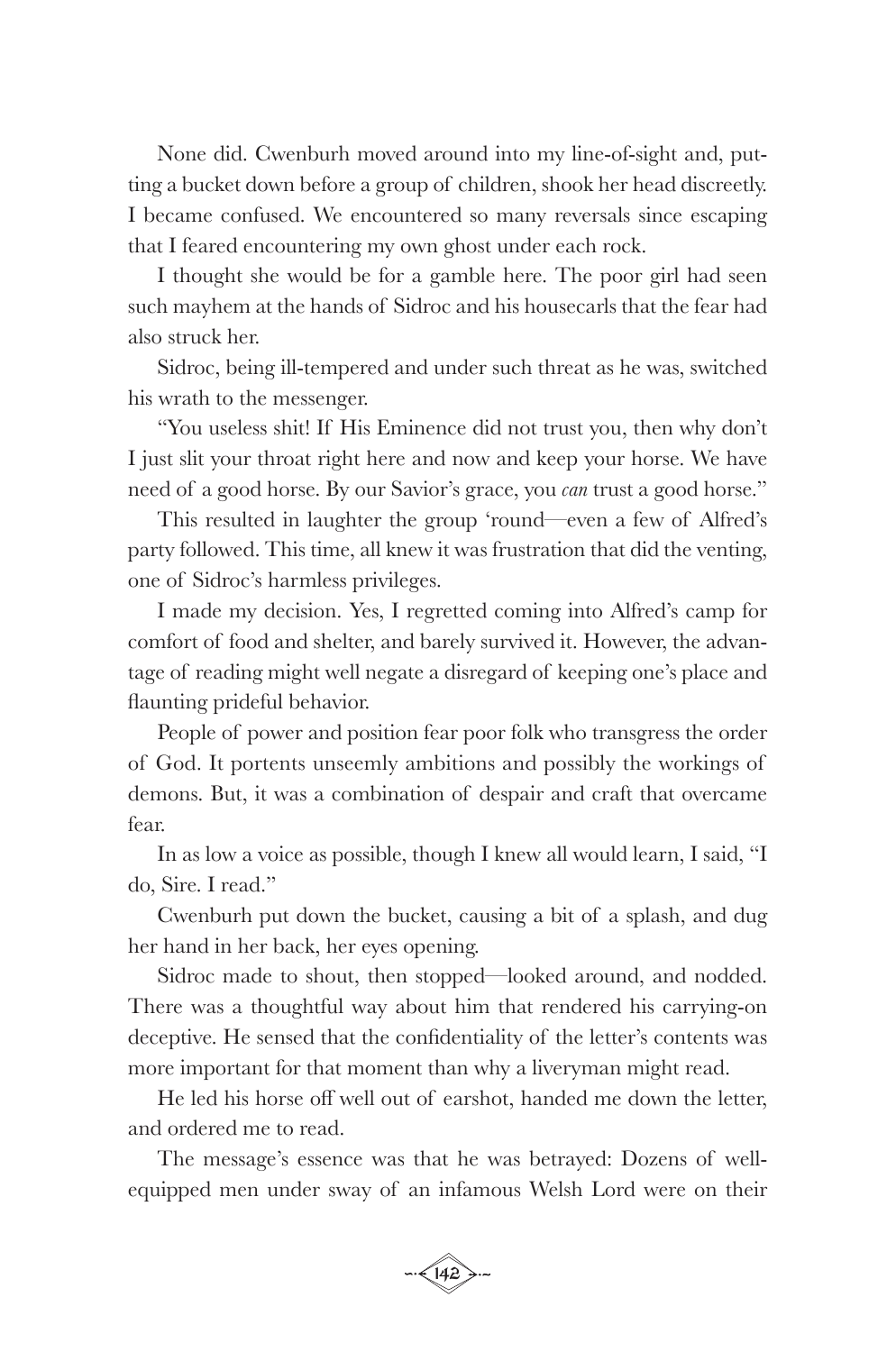way. Knowing we transported a fortune of goods and serfs, they intended to intercept us on our way to Ludlow. Further, they held his brother, His Grace, hostage, for he was betrayed as well. And lastly, His Eminence ordered Sidroc to immediately re-direct to Hereford.

He ordered confidential response by the same messenger.

Having been a day and a half already headed for Hereford, Sidroc might have viewed his decision with pride, but he was somber. He frowned while his mind turned steadily on the situation. He shouted for water, took the letter from me—turned it over—saw it blank on the back.

"You can write as well as read?"

"Yes, Sire. I will need goose feather some stain and ash. They will serve."

At that, he ordered camp made—surprising most, but pleasing all the heat being awful. Immediately he ordered pickets out to high ground, and brambles and rods to be cut for a surrounding barricade that night.

Housecarls and squires exchanged glances, learning the general drift of the letter from his action. Our armed group was such that they knew only an equal number of brigands—or more—could necessitate such action.

They could not know the force was threefold our number—even more.

Faux angel wings from Alfred's show properties were a good source of fine feathers, and several men, Sidroc and I included, knew the making of crude ink. The stain was blood, in fact his own.

While the messenger waited—a fresh horse exchanged for the spent— Sidroc sat impatiently as I sharpened several quills. We then got down to it—I had not written anything in some time. But they had drilled me so often, and I was so young with hands nimble, I was sure of my strokes.

He was brief—and the only sign he made of his thoughts behind his answer was just before beginning; he disparaged the word 'hostage' to describe His Eminence's brother's situation, and there was no smile in the saying of it.

Then he told His Eminence he needed a dozen or more housecarls or whoever sent as fast as possible. By changing directions early, he had two or two-and-a-half unhindered days, but they would then be overtaken

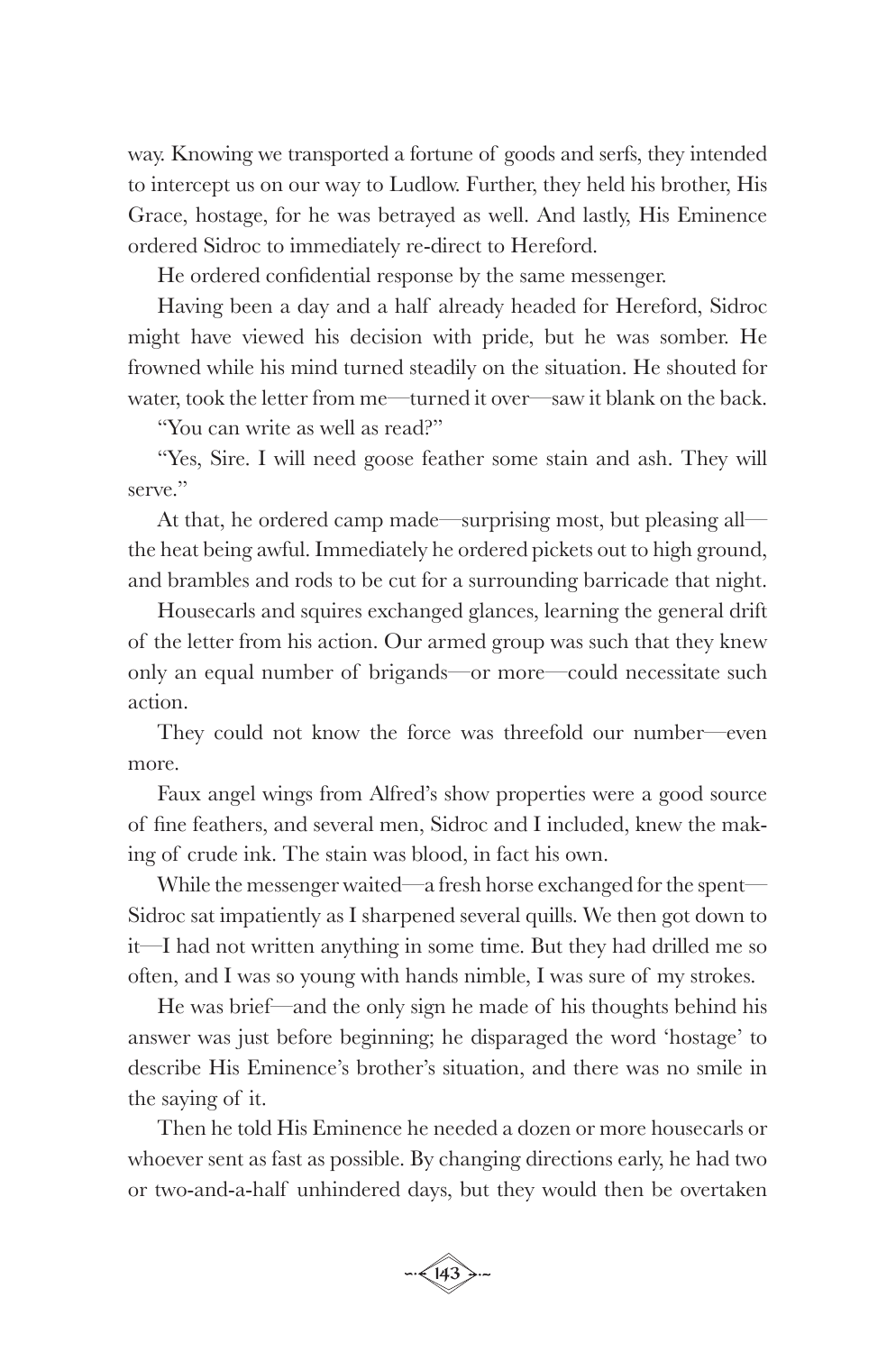up by the Welshmen when they realized the change.

"What does that say? I did not say that."

He pointed to my large penned words at the beginning, and I reminded him it was customary to begin messages to fine figures by invoking our Savior, His Father, and the Holy Spirit.

I restrained a gasp—for Sidroc was anything but joking, and sent off the messenger with a warning not to get caught, and the consequences if it happened: "Your uncle is my undertenant, and if you ride off and get your throat slit, I'll take it out on him."

And the man was off, taking a grim hold of his leads. Sidroc meant no overstatement but a promise, and the messenger knew it.

Then when I moved to return to duties—he stopped me by reaching out with his foot. He sat on his stool and drank only a light beer, and pulled me back roughly: "Now by hanging you, I would assure confidentiality. No one here knows that we surely are pursued, or how many there are. And who! If so . . . ," and he trailed off, and looked at the spreading camp grimly, and I knew what he meant. Most of his men would flee, for Welshman would kill everyone not fit for the serf merchant. Horse, liveryman, and arms of all those slain were valuable of themselves. Further, the Welsh would enjoy slaughtering Saxons or Saxon adherents, perhaps even prolonging its doing.

"I will say nothing but do my job, Sire."

"Of course you will say nothing, and you will do your job. Especially say nothing to that woman of yours. Otherwise I will have you, your wife, and the whelp in her belly flayed alive. Now get to it, you upstart little turd. I will know the moment you leaked word that a host of Welsh are on our ass."

It was best I avoided talking to anyone. For all noticed that Sidroc stayed away from ale, on alert, and remained surly. He would have slain someone asleep on watch—in fact, said it—and his eyes were everywhere.

The livery—traces and all tackle—were a frayed mess each day. The oxen were driven too hard, as were most of the animals. The carpenter and his sons did what they could, but the massive carts—buildings on wheels, in fact—were coming apart in joint and coupling.

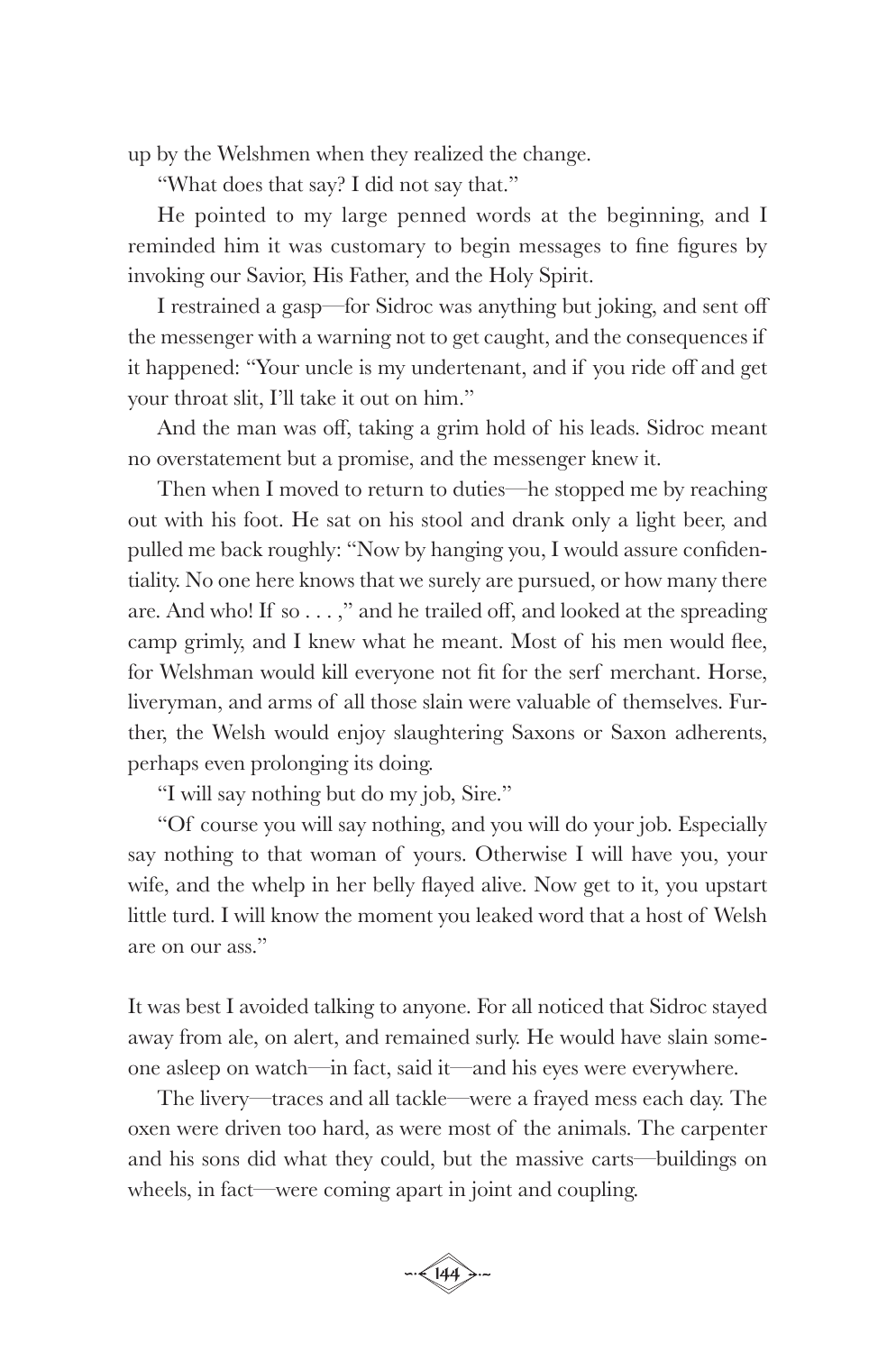No one asked what the letter said—nor did I give them opportunity to ask. The bugs arose from a nearby wetland by the bushel-weight, and the fires were made to smoke more—itself not a good thing.

"I want your pickets on the highest places. I want them to look sharp for fires during the night."

I do not remember the name of Sidroc's two sergeants, but they had fought together for the King and Archbishop frequently and knew their business—even if the others remained inexperienced.

In fact, I was sure Sidroc had informed his two sergeants what His Eminence had warned. For those two needed no urging from Sidroc.

I made my decision, however. When I lay next to Cwenburh that night, I took her close and told her she—in the event of coming chaos should keep enough close at hand to survive in the bush, and to escape in the confusion. We very likely would be apart if the fray were to begin.

"I can say no more. But you and the child must survive. Could you find your way back to Elstow?"

"Without you, Cuthwin? Not on my spirit's posterior. I won't find my way anywhere. We go where each other goes."

We were not that far removed from others—we could not argue the matter. I told her life was better than death. It was not just hers but the child as well. Also, that she should not blaspheme, especially now.

I felt in my breast her resolve. Cwenburh was of a nature—and remained so—making me wonder if she were possessed of the same demons that dwelled inside the thorny presence of Waddles, the donkey, who Father Abbot loved so.

Cwenburh's mind was bright—brighter than the best of us—but her bones, sinews, and God-given stubbornness were soulmates of Waddles. And God forgive me for saying this, even nearly these eighty years hence. But that is part of my purpose herein; no saint, you see, could ever state such trespass on so good a soul as Cwenburh-of-Loe.

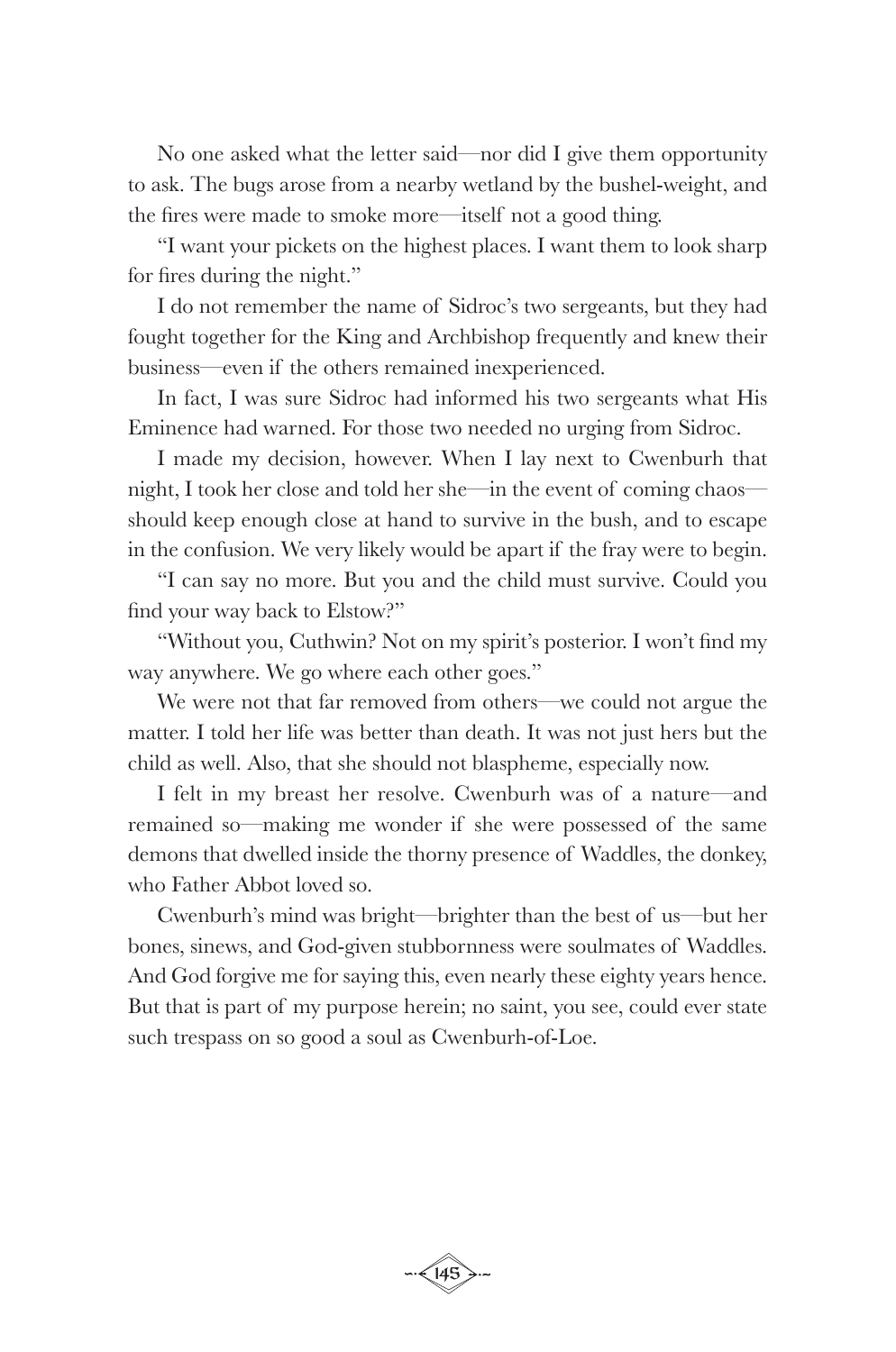

In recalling those years along the Marches of Wales I cannot say I ever met a Welshman any greedier or crueler than a Saxon, for they are both God's creations. However, I was young, having just turned my nineteenth year. I was not yet knowledgeable how brother will betray brother; furthermore, that great Holy Men and ordinary folk when possessed by greed will stoop to any foulness of deed.

But youth is a vulnerable period of life, for a young man's knowledge is small but opinion of his own abilities large. This is the age that is the sinew—the backbone of armies and brigands who visit violence upon others by the design of Great Men.

So, Sidroc-the-Old—though corrupt of soul—benefited by four-plus decades, much of it in violent struggle. He knew by events His Grace sold out His Eminence, his brother, in hopes of gaining the sale of all our train. This was much more of a sum than I even vaguely appreciated, especially calculating horse, tackle, and weaponry of those killed.

Sidroc-the-Old oversaw us negotiating the remnant of a road to Hereford, urging us along with as much haste as possible. Those first two days after receiving the letter, he even worked us all through the heat of the day. He was more knowledgeable than all of us in tricks to accomplish this. The most valued art was the manner to keep the oxen cool enough to pull; he had them covered with cloth, and a train of the women and boys to haul buckets of water, tossing it over the cloth spread across the great backs of the beasts, and ordering extra rations to the keep them fed and happy.

So doing, they pulled as if it were much cooler.

And nobody, including him, could ride; but tackle was removed or loosened from all horses, and all were given as much water as possible. This was more than the humans, especially the wretches of Alfred's train.

Several dropped—especially the older women. One of the few elderly

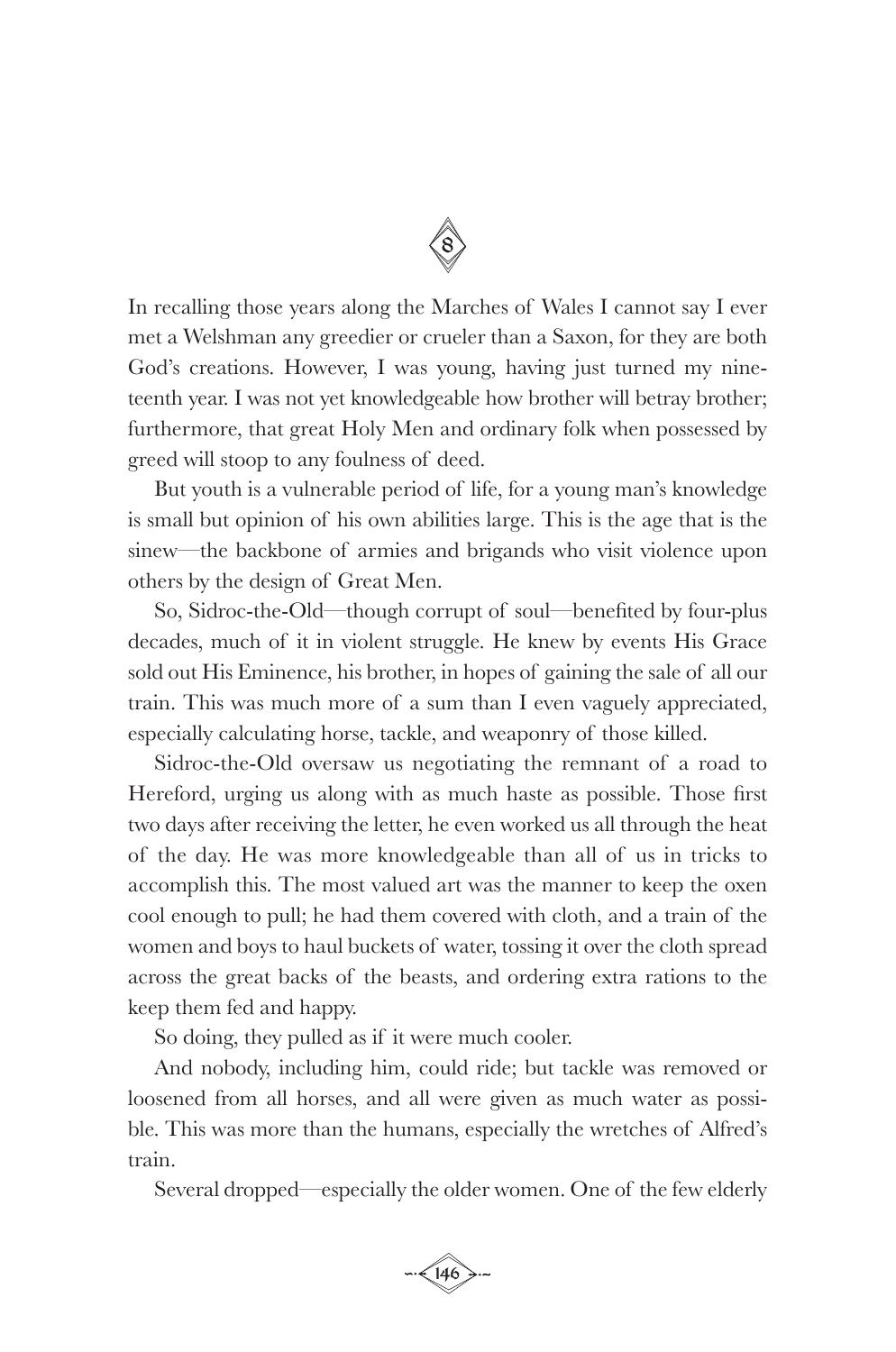men was just left, despite the howls of protest. Most knew—certainly I did—that when one of the housecarls went back after we'd proceeded a way, it was to end it for the poor soul—dead he would be unable to inform about our vulnerabilities.

And at frequent turn and rise of the road, our pair of rear observers would arrive, report, water themselves, exchange horses, then ride out.

Sidroc all the while noting everything.

Then, in God's unknowing Grace, on the third day—towards None it was from before us that we heard great horses. At once the alarm was sounded. Weapons were drawn, horses were mounted. We without weapons experienced our innards stretching tighter than drum-tops; children and women dived under the wagons. Hence it was with immeasurable relief and prayers of thanks when the horsemen turned out to be more than a dozen mounted housecarls led by Lenoc, Sidroc's son.

Sidroc nodded seeing them, asked if they had come by the way of Jerusalem. I remember well his son's response: "No, father, but we did stop to make fine sport in several of your favorite places."

It was not only a vast relief to see them, but to learn that Lenoc was just the opposite of his father—optimistic, and joyful of nature and word.

He announced at once that they'd come to kill Welshmen, and looked forward to it. Furthermore, without bothering to keep the fact unsaid, this would include "His Betrayalship," who he heaped scandalous words upon.

"I will have his red hair in a wad and wipe my arse with it."

And this resulted in the first laughter heard in days—even from bound, troubled people. For he mimed this act while voicing it—rising high in his stirrups. He criticized his father for allowing Alfred's women being used so thoughtlessly, claiming he and his housecarls pick of the best.

He ended his sporting words by advising we camp at once—then his father to lead all armed men back trail and kill every Welshman found.

"We look forward to the sale of stout Welsh horse and equipment, Father. I consider the profit for sale of looted equipment all ours for coming here in such damned Lammastide heat."

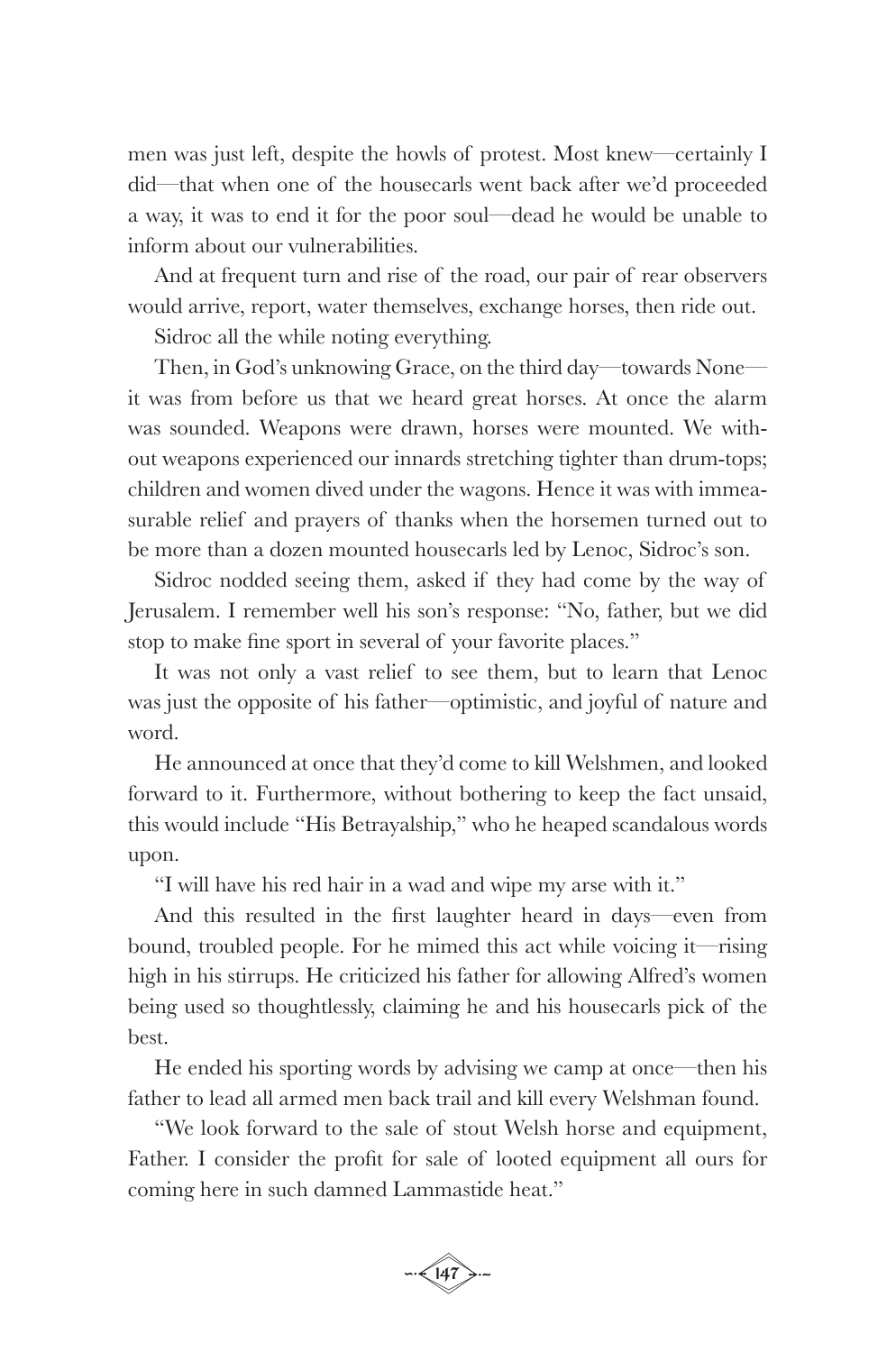Sidroc groused at his son's behavior, but all became of an easier mood, not only because we were now powerfully defended. We also sensed that Sidroc was helpless against his son's mirth and impulse, so high was his regard for him. We all benefited that the elder's surly moods were watered down by Lenoc's nature.

Lenoc was indeed of a randy, sacrilegious way. He showed this again, by remembering aloud several of the women from Alfred's last visit three years before. Finally, even Cwenburh had to recognize that Alfred-of-Aylesbury offered more than Saint's mummings and children's amusements by foreigners during his stops at fair and festival.

It was then I told her a bit about Frog, those years back, and his sinful debaucheries, ballyhooed by others, if only mentioned in lament by their doer.

"I thought, Cuthwin, harlots were all warty, filthy hags with pestilence about them," she replied.

For she made friends of some. Such was her spirit that she viewed them with no less kindness or sisterhood. It was God's gift with people given her, for Cwenburh always kept profuse kindness and love for anyone who did not visit pain and violence on others, no matter their place.

Our lot continued to improve.

At Compline just before, Sidroc-the-Younger arrived—the elder son and with him were four of his housecarls and squires. His men were powerfully and richly armed; Sidroc-the-Younger was unlike his junior sibling, Lenoc—more like his father, save of even fewer words, and never allowing outburst of temper.

Now we were a formidable army in my view, and there was great comfort, though the night fires were kept going and barricades peopled. Spirited talk—actually gossip—was more common with the presence of Lenoc and his men. Sidroc-the-Younger had no more luck in dampening Lenoc than his father. During the evening, rear-guards brought in a hind and roebuck for meat.

Lenoc celebrated this. He spoke of fattening up the women, giving them back strength. So it was hoped that some of the wild beast's meat if only bones—would be given to us. It was at Matins, for indeed we now

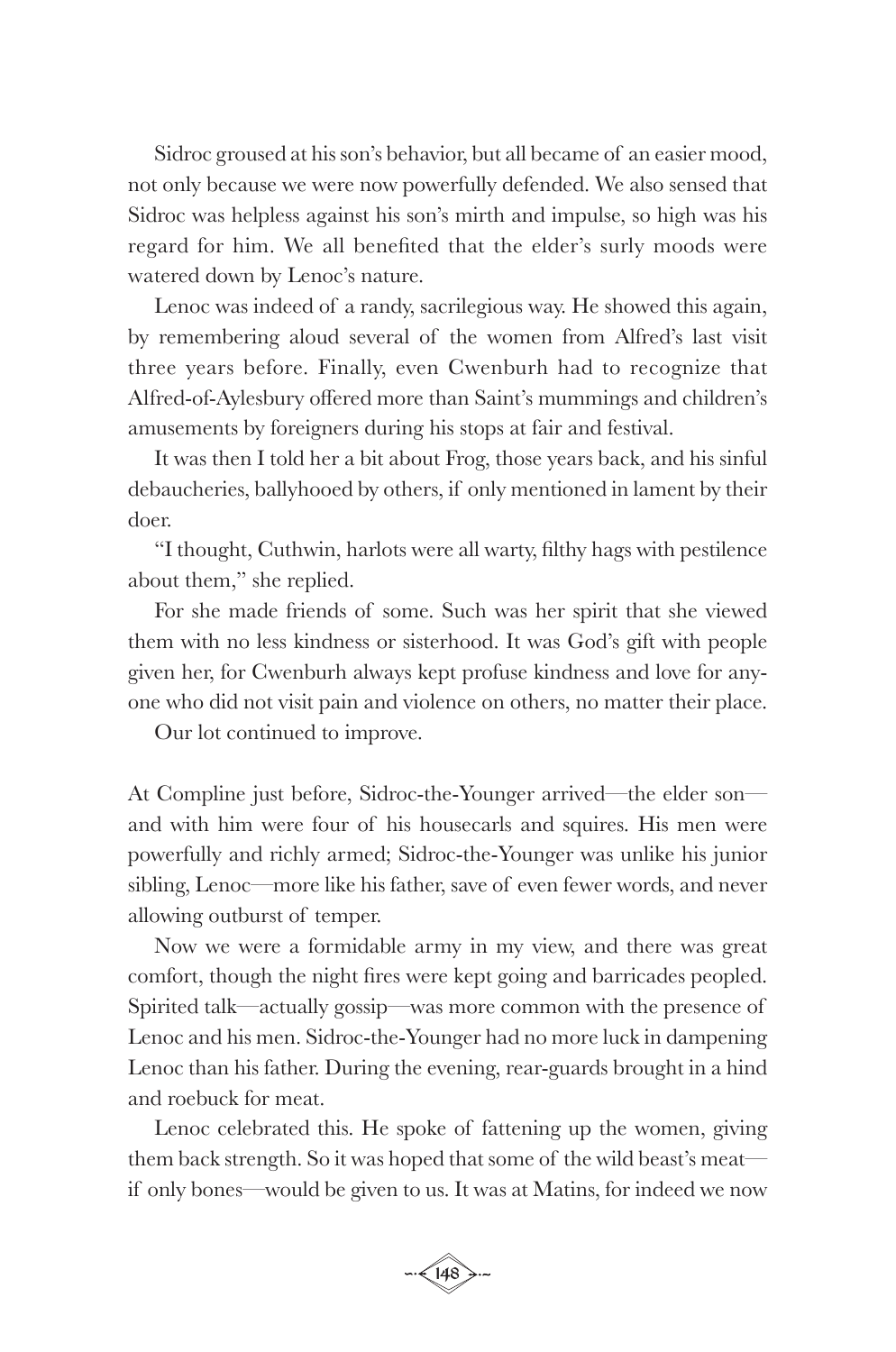had a young priest with us, that Sidroc-the-Younger's squire fetched me.

Himself sat before a station fire, stirring it thoughtfully with a stick, studying the glow of it while talking.

"My father says you read and write?"

"Yes, Sire."

"I do too. They taught me in the Monastery which is where you learned. I know how I left, my father owns a half-dozen hundreds and the Holy Brothers owe him. But how did you?"

"I'm a freedman; my apprenticeship was served, Sire."

"You lie."

"I am a freedman, Sire. A liveryman."

"If I was given a pound of silver for every liveryman in this entire land who read and wrote, I would have nothing."

"But, Sire, fact is, I am a liveryman, and an able one, surely you've seen."

"I have. I see much, including some things unseen. You even use monks' wordcraft."

He stirred away and thought. It occurred to me that his mistrustful heart suspected I was part of some distant threat sent into Hereford to apprise things. I might, perhaps, be in league with the Welsh or others powerful.

My suspicions were sound, for in the next breath, he said, "We have few friends in the direction of Elstow Abbey, which is a Norman outpost, in my thinking."

So the cloth with its holy emblem that saved us a few days before or bought us time—now functioned in the reverse by indicating dark allegiance.

I repeated how we came by the cloth and bread. He removed the stick from the fire, and put it aside.

"What I can do is get that woman of yours with the deformed mouth, stand her by, and threaten to slit your throat until she tells me the truth, you dissembling toad. So tell me the truth and perhaps save yourself. This land crawls with enemies of His Eminence, and so enemies of my father."

So I did. I would rather that, than risk what he had promised, for like

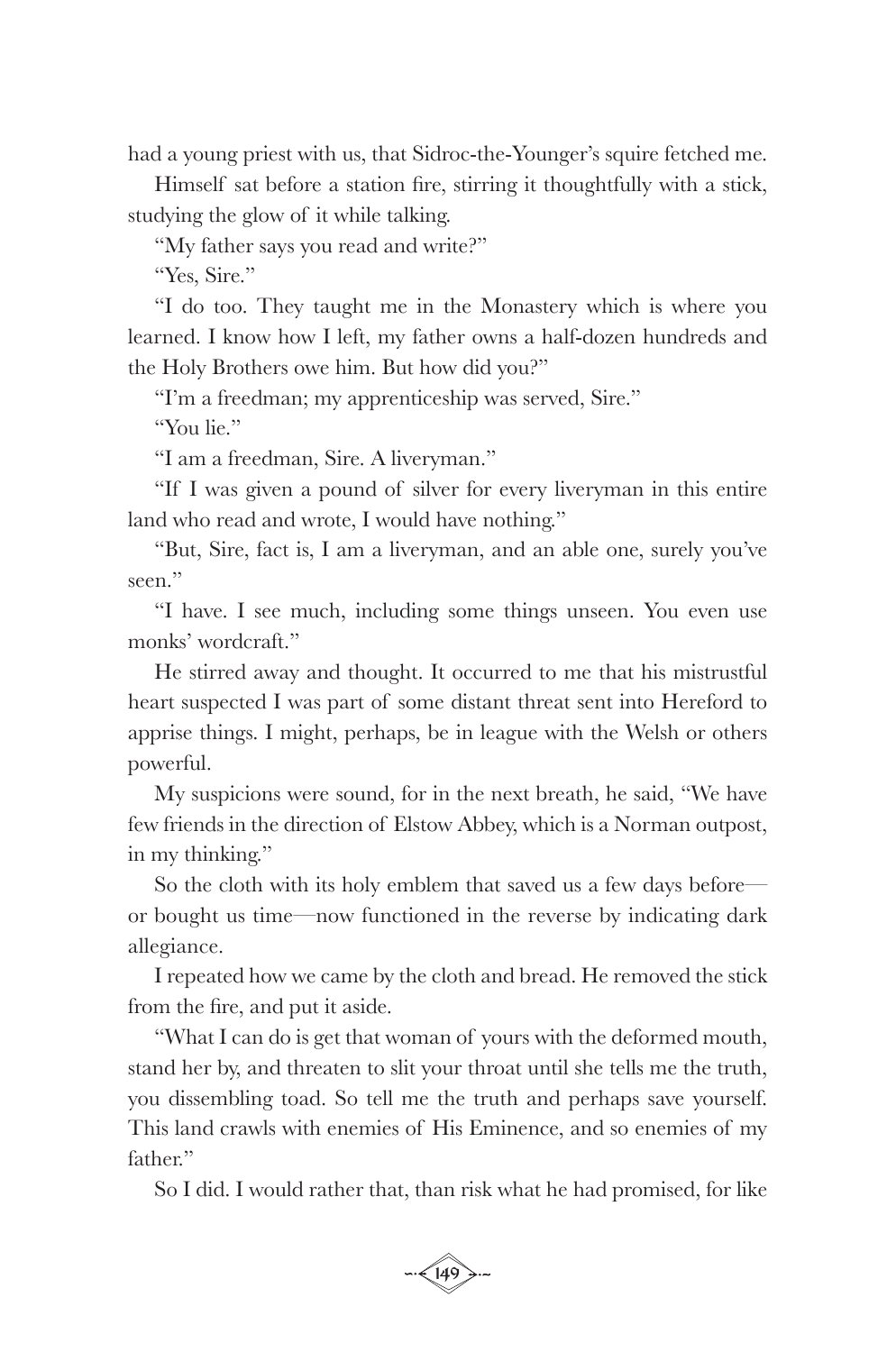his father, Sidroc-the-Younger did not employ empty threats. At the very least, I could beg for Cwenburh's life—and the child.

His thoughts—other than giving a toss of his head—he kept to himself. "Return and do your work. I will consider this on our way to Hereford."

It was with absolute resolve I would keep this interview from Cwenburh. But such was her eye this would be difficult. Returning to our shelter under the wagon, she had questions, and I emphasized how he had quizzed me about my ability in written Saxon.

"He seemed satisfied enough," I told her, and I believed it.

"He seems a serious, suspicious sort."

Whether she was sounding me or not, I feigned sleep, and held her to me, which always put her to sleep. Hopefully, by morning her thoughts would be drawn elsewhere. How, I always wondered, at these close, quiet times, could such a tiny bit of humanity contain such ferocity and energy?

For certain, any escape attempt now would be self-destructive acting as a positive indictment of bad purpose. It was Hereford for us, and there I must use every bit of thoughtful craft God gave me to try and resolve our uncertain situation.